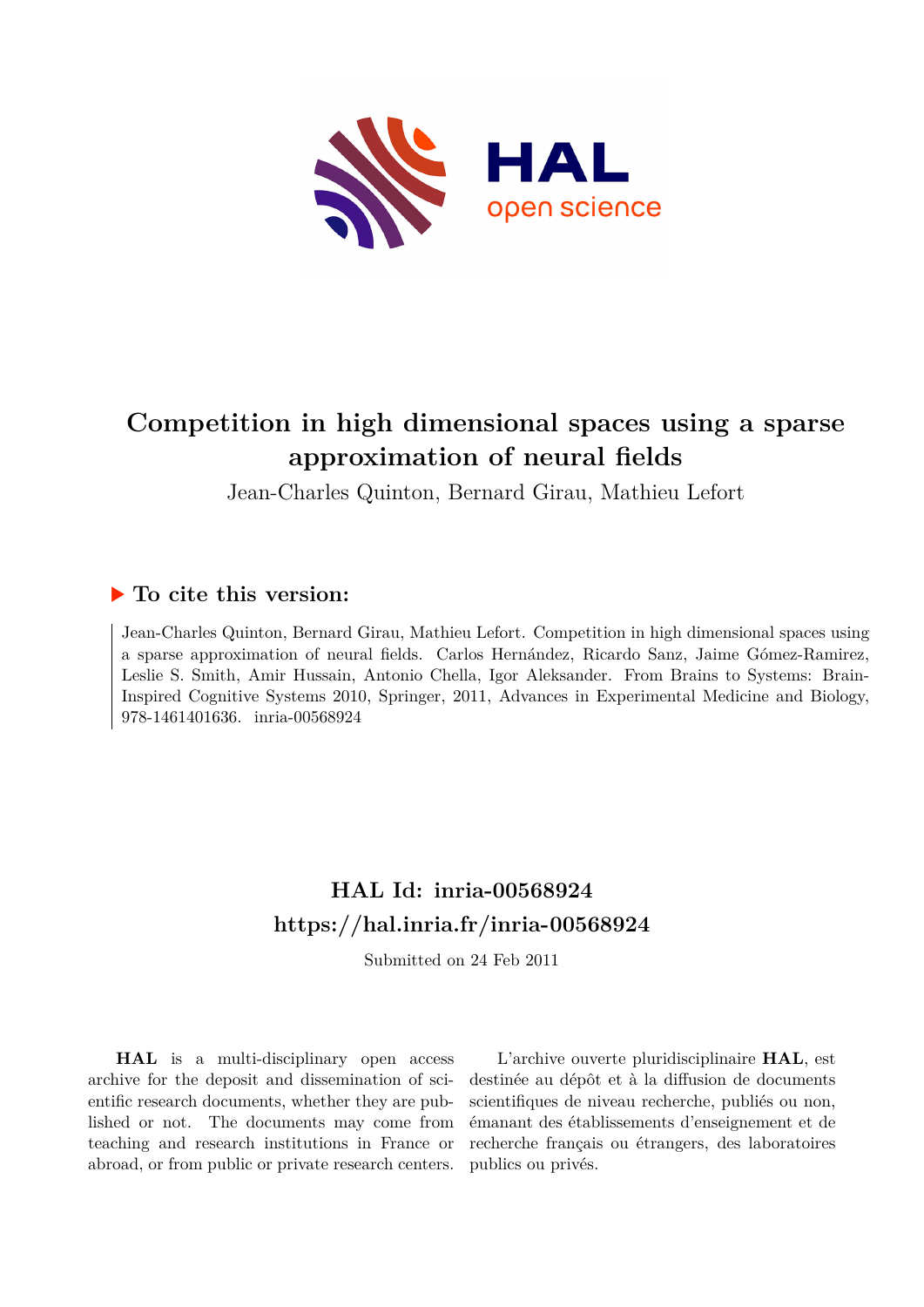# Competition in high dimensional spaces using a sparse approximation of neural fields

Jean-Charles Quinton, Bernard Girau and Mathieu Lefort

Abstract The Continuum Neural Field Theory implements competition within topologically organized neural networks with lateral inhibitory connections. However, due to the polynomial complexity of matrix-based implementations, updating dense representations of the activity becomes computationally intractable when an adaptive resolution or an arbitrary number of input dimensions is required. This paper proposes an alternative to self-organizing maps with a sparse implementation based on Gaussian mixture models, promoting a trade-off in redundancy for higher computational efficiency and alleviating constraints on the underlying substrate.

This version reproduces the emergent attentional properties of the original equations, by directly applying them within a continuous approximation of a high dimensional neural field. The model is compatible with preprocessed sensory flows but can also be interfaced with artificial systems. This is particularly important for sensorimotor systems, where decisions and motor actions must be taken and updated in real-time. Preliminary tests are performed on a reactive color tracking application, using spatially distributed color features.

## 1 Introduction

Most biological systems need to differentiate their environment through interaction in order to undertake adapted behaviors. Adaptation here means that this selection or regulation of behavior must be normative for the living agent to maintain its organization [5, 3]. At any time, the agent must therefore choose from a set of potentialities the ones that will not be detrimental to its survival. From a more continuous perspective, it must influence the dynamics of its coupling with the environment as to bias bifurcations and sustain viable conditions for its ongoing activity. With the

Jean-Charles Quinton, e-mail: quintonj@loria.fr,

INRIA/LORIA Laboratory, Campus Scientifique

B.P. 239, 54506 Vandoeuvre-lès-Nancy Cedex, France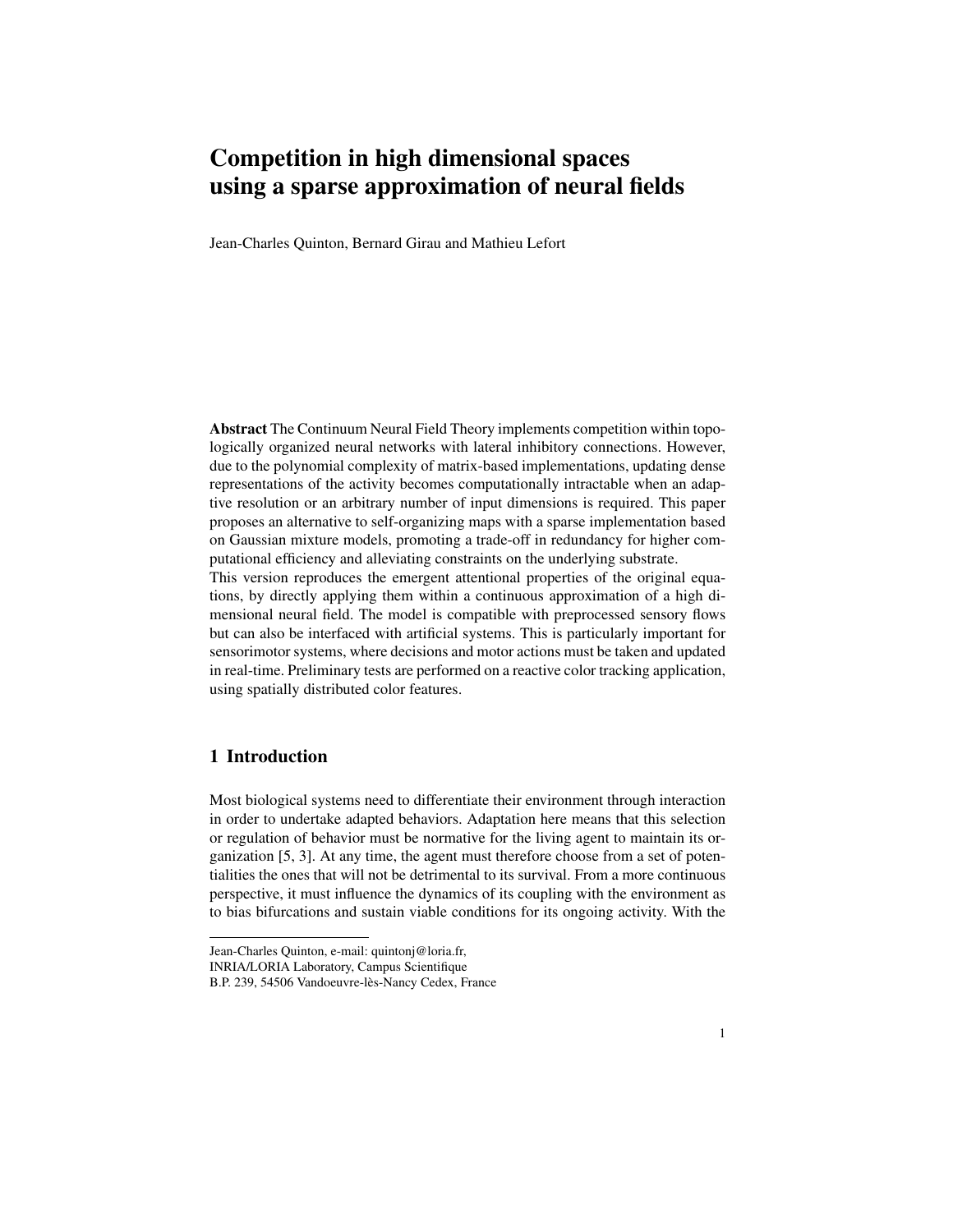decentralized approach adopted in this paper, the many processes from which the behavior emerges must therefore compete through reciprocal excitations and inhibitions. Whether in an overt way with actions guiding the agent towards meaningful situations and stimuli, or in a covert manner with attention focusing on specific perceptual features, decisions must be taken as to direct the sensorimotor flow.

## *1.1 Competition in neural fields*

The model presented in this paper is derived from research done in the field of computational neuroscience. Considering competition within the brain and interactions between assemblies of neurons, we adopt a distributed approach to cognition and focus on models of the cerebral cortex at a mesoscopic scale. We further commit to a biologically plausible though debated decomposition of the cortex sheet into cortical maps, themselves made of cortical columns [8]. Such considerations are grounded on the laminar structure of the cortex conserved throughout species evolution, on the correlated activities found across the cortical layers [22] and on the apparent topological organization at different scales deduced from cytoarchitectural and functional differences [7, 16].

The generic nature and topology of the cortical circuitry are reflected in dynamic neural field models (DNF) where the evolution of the membrane potential of neurons is described by differential equations. We here focus on a particular kind of DNF implementing dynamic competition, namely the Continuum Neural Field Theory (CNFT) [2]. The lateral connectivity pattern in the CNFT follows a difference of Gaussians profile (DoG), most often further constrained to a Mexican hat profile with local excitation and large-scale inhibition. Under adequate conditions, such neural networks are able to maintain so-called bubbles of activity [33, 2, 29]. These bubbles in fact correspond to spatiotemporally coherent patches of activity that emerge on the neural field, in response to external stimulation. The CNFT leads to robust attentional properties, bubbles tracking and focusing on stimuli despite the presence of noise or distracters [28]. Additionally, the CNFT allows non-linear bifurcations to occur when similar stimuli are presented and has the ability to switch between targets if the bottom-up stimulation disappears or if top-down modulation biases the field activity. To put it briefly, the CNFT implements all the desired properties we may expect from a dynamical competition model.

However, while mathematical analysis was limited to a maximum of two dimensions [29] and most simulations used a discretized version of the continuous equations [28, 10], there is no theoretical barrier that prevents applying the CNFT equation to high dimensional continuous inputs. The idea of the current implementation is therefore to alleviate the constraints imposed by the 2D structure of the physical substrate and simultaneously reduce the computational complexity of the algorithms as to scale the model up. For this purpose, we approximate the overall field activity by Gaussian mixture models instead of considering individual units.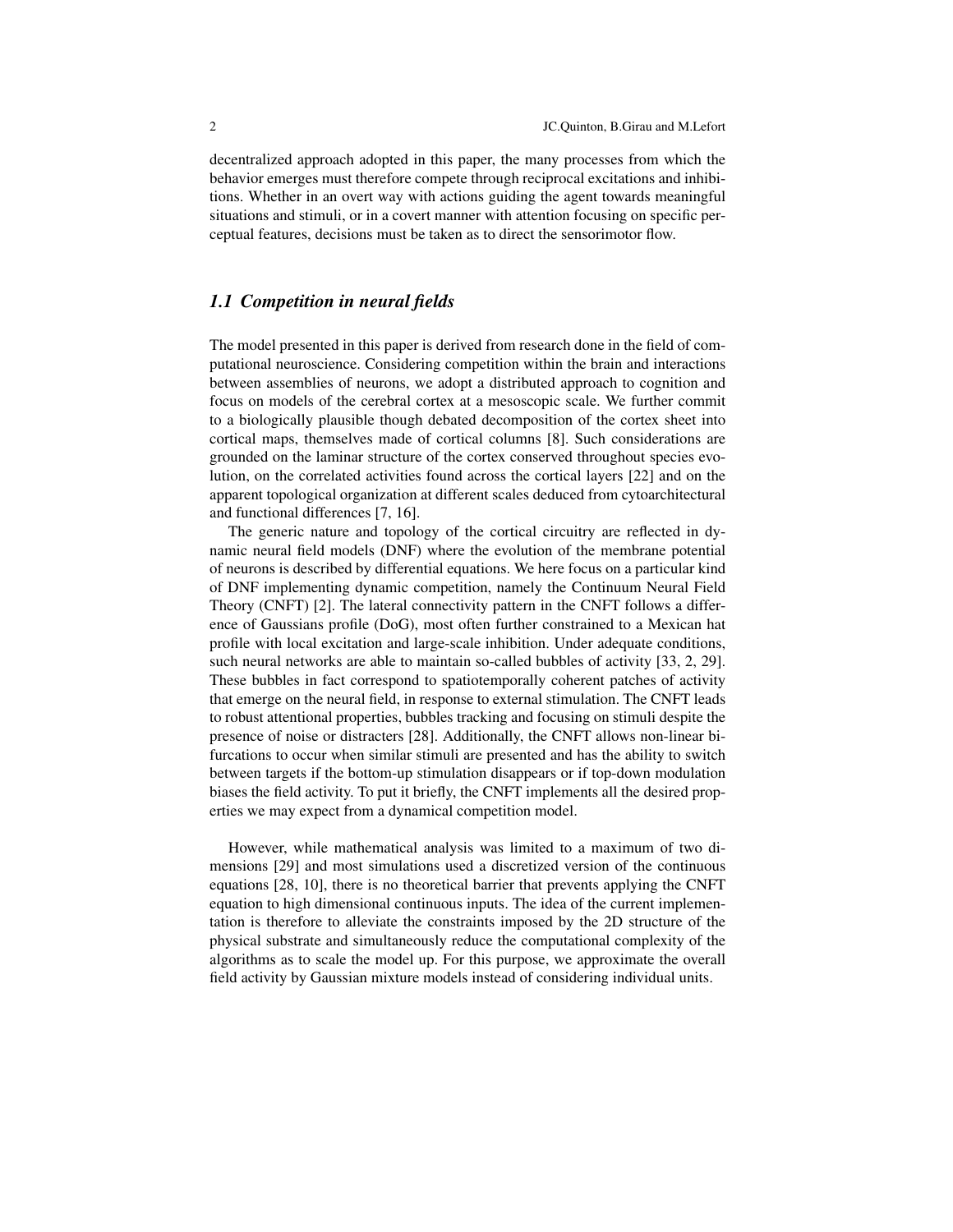#### *1.2 Sparse modeling*

Initially, DNFs were continuous models of the neuronal activity over a manifold, therefore disconnected from any particular implementation. Although matrix-like regular meshes of the manifold are highly compliant with modern computer architectures, they do not basically allow the manipulation of unbounded and continuous coordinates in a variable or multi-resolution perspective (see Fig. 1). Spiking neuron based models, such as the Leaky Integrate-and-Fire (LIF)-CNFT model presented in [10], would largely benefit from the use of sparse matrices [30], but this optimization would only address the computational problem.

Determining an adequate resolution a priori is indeed a concern, as on one hand computing on a coarse resolution discrete neural map introduces artifacts and strong discontinuities, and on the other hand complexity is a polynomial function of the resolution. A biologically inspired solution resides in self-organizing maps (SOM) [19] or its extensions for continuous learning such as Growing-SOM (GSOM) [1] or Dynamic-SOM [27]. These permit cortical magnification phenomena to take place and introduce a variable resolution across an otherwise fixed topology. Nevertheless, discontinuities still occur and other problems arise when projecting a high dimensional space onto a 2D manifold [21]. Whereas discontinuities are indeed found in the cortical organization (for instance in the visual cortex [16]), the model presented here adopts a more artificial yet direct approach by implementing the CNFT in a high dimensional space. It thereby avoids the need for asymmetric lateral connectivity required to establish a high dimension topology on the 2D cortical sheet (such asymmetries are found between nearby hypercolumns in the case of the primary visual cortex [6]).

Instead of being bound to matrices, researchers have also explored variations of the basic square grid mesh of the neural maps, starting with other Bravais lattices.

Fig. 1 Approximation of a 1D continuous function by dense and sparse representations. The *dense* representation (*b*) approximates the continuous activity (*a*) by using a fixed resolution mesh with *n* elements taking real values. Their number does not depend on the complexity of the curve. On the contrary, the *sparse* representation (*c*) gives an estimate of the activity as the sum of a reduced but varying number of components (here Gaussian), that each needs several parameters to be defined:  $g_k = (\mathbf{x}_k, I_k)$ .

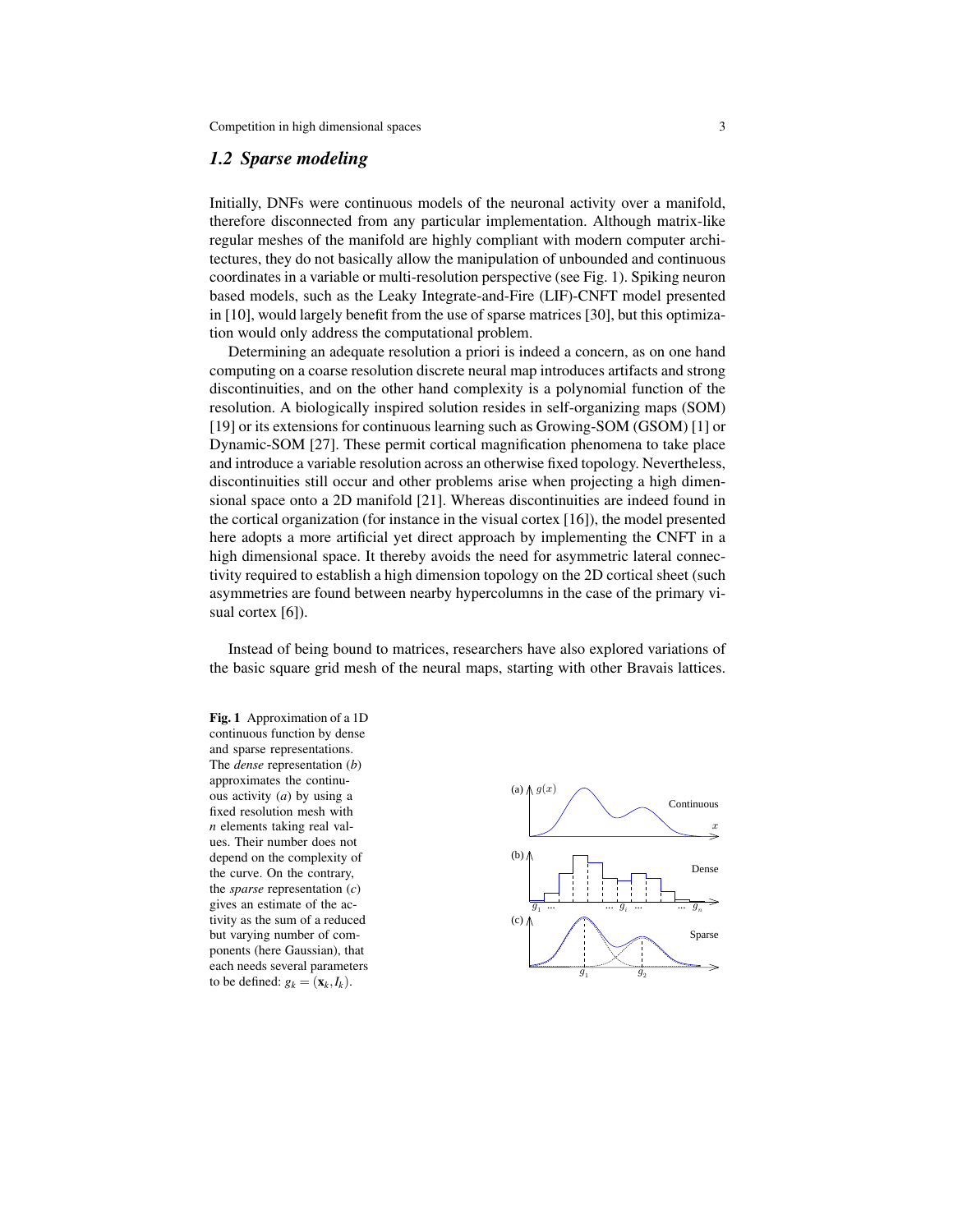Moreover, because neural maps may not be studied in isolation but as forming high level networks, alternative shapes such as disk-like maps may be considered to increase the symmetry of the system [21]. Furthermore, to study the robustness of the network dynamics in the presence of artificial lesions, or simply because biological systems are inherently variable at all levels, units should be allowed to take arbitrary locations on the maps. As the neural map topology is the key to distance based interactions, the sparse model presented in this paper can also simulate the dynamics of some Gas-nets models [17].

Perception systems may also benefit from only taking into account a few units at any time, for instance those above a given threshold with rate-coding or simply those firing with spike-coding models (even when sticking to time-driven models). Neglecting the influence of weakly activated units in the current context would drastically reduce the amount of computations to perform.

Interfacing such competition mechanisms with artificial sensorimotor systems gives another argument for trying to use compact representations. Robots performing complex behaviors often use a closed loop to control their actions and get feedback from their environment, and most sensory inputs and motor commands take a simple real value (joint angles for example). As cortical maps use population coding, these single values need to be projected through diffusion processes and receptive fields. Computations then occur on these dense representations, but in the end, an inverse conversion is nevertheless required to synthesize the maps activity into exact commands to be sent to effectors. Abstracting from the substrate and directly approximating the field activity avoids such conversions, by considering the global influence of inputs signals on the activity dynamics.

Using matrical representations, the CNFT differential equation gets easily translated into standard operations. Alas, the required convolutions result in a polynomial complexity for updating the neural fields, which further prevents a direct high dimensional implementation. Even with optimization techniques such as using a singular value decomposition (SVD) of the kernel, the polynomial power still increases with the dimensionality [20]. This is a consequence of the exponential growth in the number of connections with neighboring units, illustrating the "curse of dimensionality" [4]. Finally, when implementing such competition algorithms on parallel hardware like field-programmable gate arrays (FPGA), the benefits gained from simultaneously updating several units are attenuated by the routing constraints and additional circuitry required by the increased volume of the convolution kernel [31].

#### 2 Model

This paper introduces a novel implementation of the CNFT, focusing on the increased expressiveness the model may convey for high dimensional data. It will be briefly described and analyzed in this section, as its properties derive from mathematical considerations.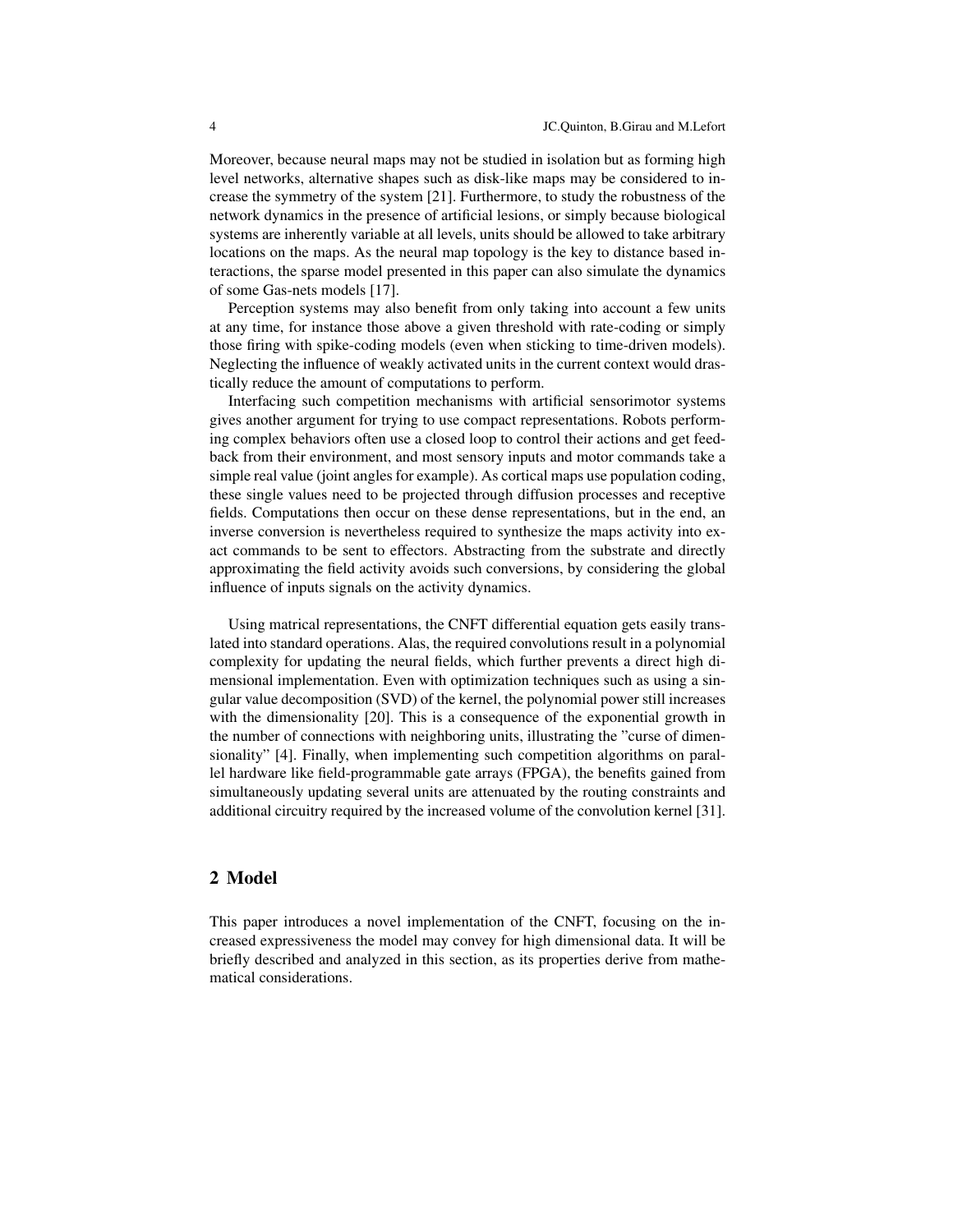Competition in high dimensional spaces 5

In this paper, we will adopt and extend the notations introduced by Amari [2]. At each time step, a focus neural field activity *u* is updated by the CNFT, integrating stimulations from an input neural field *s*. The field is represented by a manifold *M* in bijection with  $[-0.5, 0.5]^d$ , where  $d \in [1.. + \infty]$  is the finite dimension of the manifold. Periodic boundary conditions are used to avoid numerical issues and dissymmetry near the edges, thus introducing a toric topology. The membrane potential at the position vector **x** and time *t* on this field is defined by  $u(\mathbf{x},t)$  and is maintained in [0,1]. Similar notations are used for the input stimulation  $s(\mathbf{x},t)$ . The dynamics of the membrane potential is then described by:

$$
\tau \frac{\partial u(\mathbf{x},t)}{\partial t} = -u(\mathbf{x},t) + c(\mathbf{x},t) + s(\mathbf{x},t) + h \tag{1}
$$

where *h* is the resting potential and *c* the potential over an intermediate neural field, artificially introduced to simplify the explanations and defined by:

$$
c(\mathbf{x},t) = \int_{x' \in M} w(\mathbf{x}, \mathbf{x}') u(\mathbf{x}',t) d\mathbf{x}'
$$
 (2)

where  $w(\mathbf{x}, \mathbf{x}')$  is the lateral connection weight function satisfying Eq. 3.

$$
w(\mathbf{x}, \mathbf{x}') = Ae^{-\frac{|\mathbf{x} - \mathbf{x}'|^2}{a^2}} - Be^{-\frac{|\mathbf{x} - \mathbf{x}'|^2}{b^2}}
$$
(3)

The realization that motivated the rough approximation of the neural field activity by a reduced number of Gaussian components comes from the observation of the CNFT dynamics. For experimental conditions where competition is effective (and it has to be for interactive systems), the focus map rapidly converges to a –potentially empty– set of distant bubbles. When global inhibition is considered  $(b > |M| > a$ and  $A > B$ ), general convergence results and experimental studies have shown that a single bubble may emerge and track the associated stimulus, which is the case in the experiments presented in this paper [29].

The second mathematical result used is that arbitrary signals can be approximated by a sum of Gaussians, their number being positively correlated with the precision required [15]. Even though we do not focus on optimization procedures in this publication, efficient decomposition algorithms have been proposed when input signals are not suitable for direct manipulation [11]. Receptive fields have moreover been found to be approximately separable into a sum of amplitude modulated Gaussian components, for instance in the visual system [26, 32]. Chaotic dynamics may be argued to be the norm in natural cognitive systems at the microscopic scale, but population coding averages the variability of single neuron spike trains [18] and receptive fields further smooth out the activity.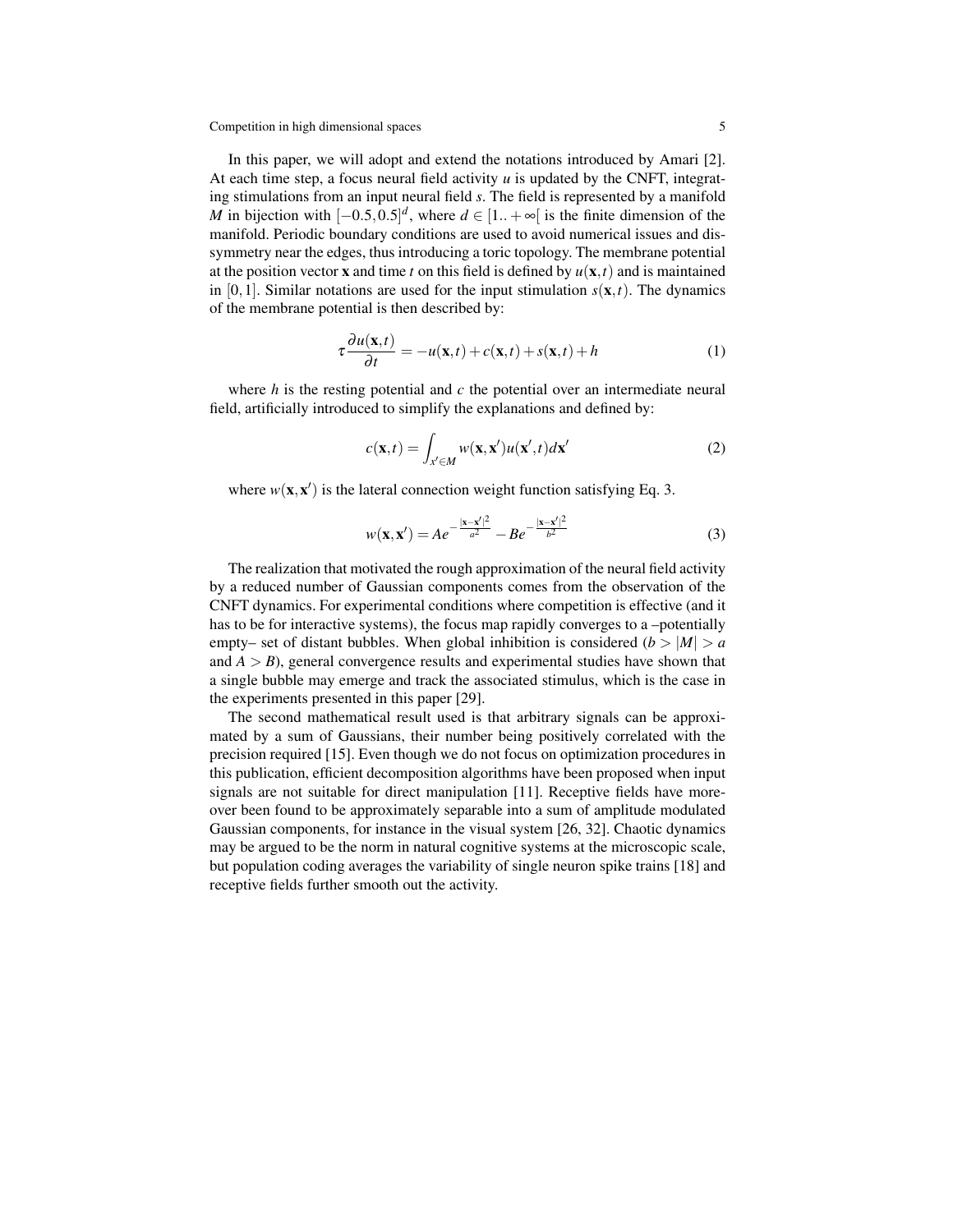Fig. 2 Algorithmic decomposition of the sparse implementation.  $\Omega$  A competition field *C* is produced by propagating activity from  $\{u_1^t, u_2^t\}$  to  $\{u_1^t, u_2^t, s_1^t, s_2^t\}.$  <sup>2</sup> Components from the focus field  $\{u_1^t, u_2^t\}$ , input field  ${s<sub>1</sub>, s<sub>2</sub>}$  and competition field  ${c_1, c_2, c_3}$  are integrated. <sup>3</sup> Close components are merged, and resulting components with negative intensity removed  $(s_2^t \cup c_3 \text{ and } u_2^t \cup c_2)$ . Only one component remains  $(u_1^{t+dt} = u_1^t \cup s_1^t \cup c_1)$ , reflecting the convergence towards a single bubble of activity.



## *2.1 Gaussian mixture based three-step procedure*

From now on, neural fields will be denoted as*U* (focus field produced by the CNFT), *C* (intermediate competition field) and *S* (input stimulation field), respectively associated with *u*, *c* and *s* of Eq.1. A generic field *G* (either *U*, *C* or *S*) will be defined as a mixture of components  $\{g_k\}$  (respectively  $\{u_k\}$ ,  $\{c_k\}$  and  $\{s_k\}$ ). Determined by the set of parameters  $(\mathbf{x}_k, I_k)$ ,  $g_k$  denotes a Gaussian function of amplitude  $I_k$  centered on  $\mathbf{x}_k$ . Let  $g_k(\mathbf{x})$  be the activity propagated by the Gaussian component  $g_k$  at the point x satisfying:

$$
g_k(\mathbf{x}) = I_k * e^{-\frac{|\mathbf{x}_k - \mathbf{x}|^2}{\sigma^2}}
$$
(4)

For the focus field U,  $\sigma$  is fixed to a value between the excitatory and inhibitory standard deviations *a* and *b* of Eq. 3 as to synthesize each stereotyped bubble by a single component. The potential at any point of a field *G* can then be computed as follows:

$$
g(\mathbf{x},t) = \sum_{k} g_k^t(\mathbf{x})
$$
\n(5)

As we will now exclusively manipulate Gaussian components and not directly the activity at any given point on the field, Eq. 1 must be translated into a three step procedure (see Fig. 2). First, the competition step consists in generating the necessary components of *C*, i.e. wherever the focus components  $\{u_k\}$  would have an effect whether on each others or on the stimulations  $\{s_k\}$  through the lateral connectivity. This is some sort of sparse convolution, and therefore for each  $g_k =$  $(\mathbf{x}_k, I_k)$  ∈ *U* ∪ *S* considered, an inhibitory component  $c_k$  of parameters  $(\mathbf{x}_k, I_k^c)$  is produced. The value of  $I_k^c$  is determined by: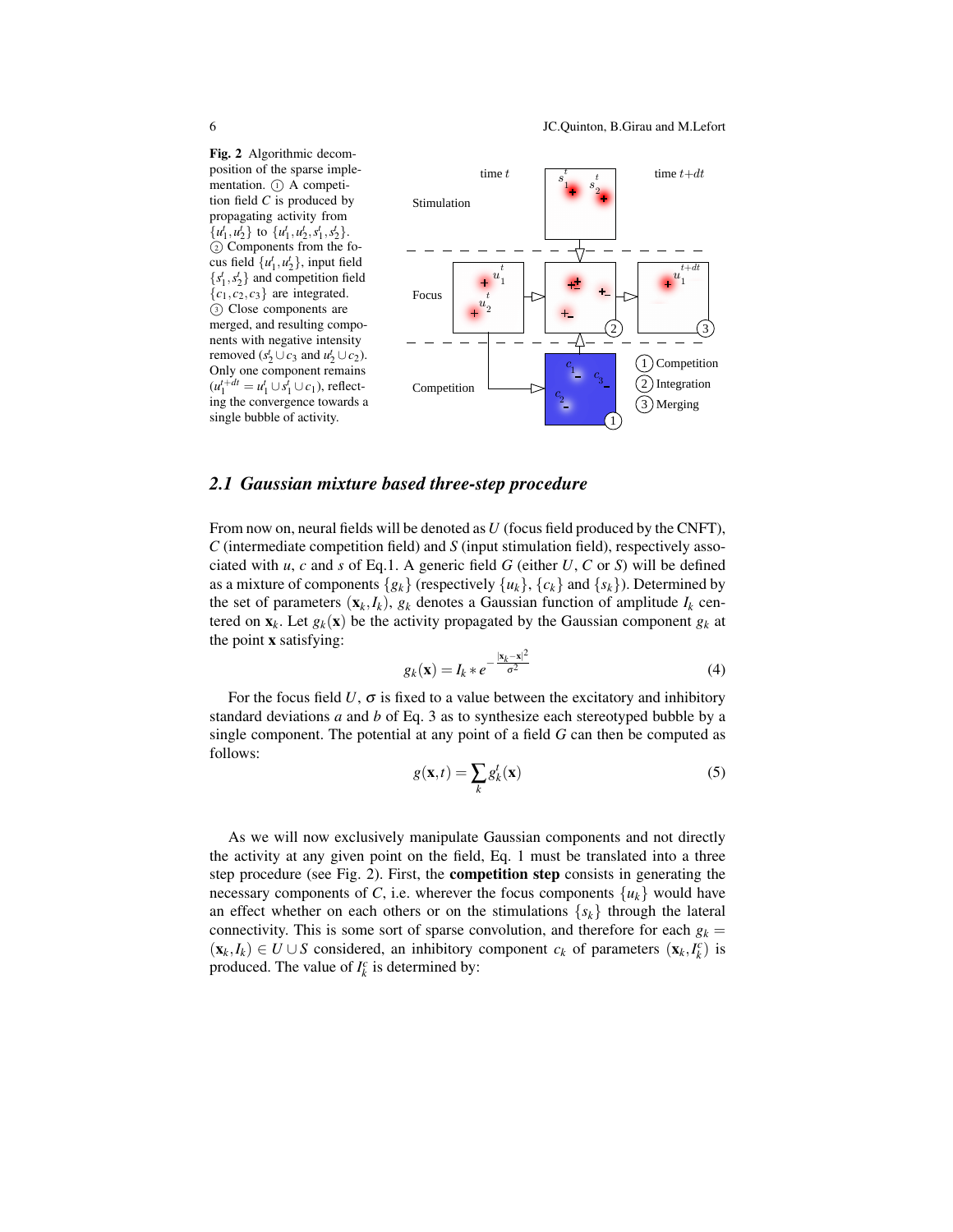Competition in high dimensional spaces 7

$$
I_k^c = \frac{1}{n} \sum_{i=1}^n w(\mathbf{x}_k, \mathbf{x}_i) I_i
$$
 (6)

where  $n$  is the number of components on the focus field. The lateral competition weight function *w* has already been introduced in Eq. 3.

Secondly, the focus field  $U^t$  generated at the last timestep, inner field  $C$  resulting from the lateral competition and current input field *S <sup>t</sup>* must be combined and integrated over time to reproduce the dynamics of Eq. 1. This integration step to produce the new focus fields  $U^{t+dt}$  is described by the following equation:

$$
U^{t+dt} = U^t \cup \frac{dt}{\tau} \left[ \left( -U^t \cup C \cup S^t \right) + h \right] \tag{7}
$$

where the ∪ operator applied to fields actually corresponds to the union of the component sets, which is equivalent to adding the contributions of the various components as reflected by Eq. 5. The scalar multiplication (by  $\frac{dt}{\tau}$ ) and addition (of *h*) are directly applied to the intensity of the Gaussian components.

Finally, a merging step is performed to avoid combinatorial explosion. All operations indeed increase the number of components until now, either because of the constant flow of new input stimulations at arbitrary locations, or because of the pair-wise competition components generated. Close components not only need to be merged to account for the reinforcement of bubbles iteration after iteration, but also to easily detect and eliminate negative activity components where inhibition is dominant. This guarantees that a bounded number of components with positive activity will remain on the focus field, the positivity of the field being already discussed in reference implementations [28].

Several merging algorithms have been proposed for Gaussian components in other contexts, but they often require an exact knowledge of the underlying distribution of point-like stimulations that is missing here [34]. A simple Euclidian distance based criterion is thus used, since the iterative nature of the CNFT can compensate for instantaneous small errors. The threshold for the merging is chosen to match the excitatory standard deviation *a* as to facilitate the emergence of stereotyped bubbles of activity (see Alg.1).

$$
\mathbf{x}_{new} = \frac{I_i}{I_i + I_j} \mathbf{x}_i + \frac{I_j}{I_i + I_j} \mathbf{x}_j
$$

$$
I_{new} = I_i + I_j - I_i \times I_j \times \frac{|\mathbf{x}_i - \mathbf{x}_j|^2}{\alpha^2}
$$
(8)

Eq. 8 provides the exact computations performed to determine the new parameters as a function of the two components to be merged.  $\alpha$  is a constant higher than *a*, ensuring a smooth transition between the aligned and separated cases. For more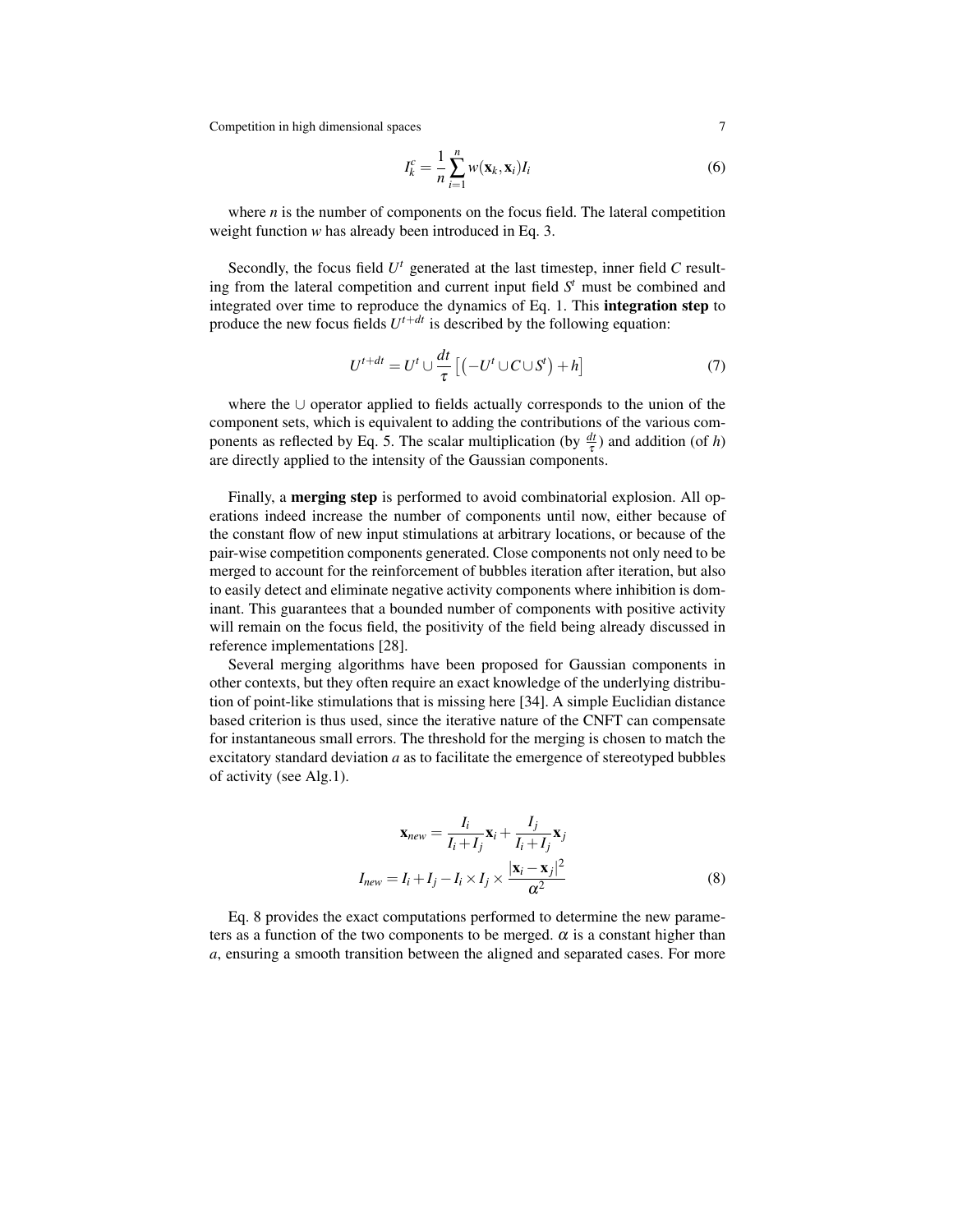Algorithm 1 Merging algorithm for the Gaussian components on the focus field

| 1. % Find close Gaussian pairs                   | 8. % <i>biterate the merging on pairs</i>                                    |
|--------------------------------------------------|------------------------------------------------------------------------------|
| 2. $P \leftarrow \emptyset$                      | while $P \neq \emptyset$<br>9.                                               |
| 3. for all $(u_i, u_j) \in U^2$                  | 10. $u_{new} \leftarrow merge(u_i, u_i)$                                     |
| 4. if $ \mathbf{x}_i - \mathbf{x}_j  < a$        | 11. $P \leftarrow P \setminus \{ \text{ pairs with } u_i \text{ or } u_j \}$ |
| 5. $P \leftarrow P \cup (u_i, u_j)$              | 12. $U \leftarrow U \cup u_{new} \setminus \{u_i, u_j\}$                     |
| 6.<br>end                                        | 13.<br>for all $u_i \in U$                                                   |
| end                                              | 14. if $ \mathbf{x}_i - \mathbf{x}_{new}  < a$                               |
|                                                  | 15. $P \leftarrow P \cup (u_i, u_{new})$                                     |
| In practice P is kept sorted as to easily select | 16.<br>end                                                                   |
| and always merge the closest components in       | 17.<br>end                                                                   |
| the algorithm when choosing $(u_i, u_j)$         | 18.<br>end                                                                   |

details on the different steps or to better understand the subtleties of the transformed equations, please refer to [25].

## *2.2 Complexity and convergence analysis*

Contrary to the matrix implementation, the complexity of the sparse implementation no more fundamentally depends on the number of dimensions, hence its performance for the direct manipulation of high dimensional input spaces. Let *d* be the number of dimensions and *n* the resolution along each dimension (supposed to be the same for all dimensions for simplification purpose).

The convolution of a map of size  $n^d$  with a kernel of identical size involved in the matrix based computations determines the overall complexity in  $O(n^{2d})$  using Landau notation. If we suppose that the weights are fixed, a higher-order singular value decomposition (HOSVD) of the kernel can be done at initialization [20], and the high-dimensional convolution is reduced to *d* linear convolutions to perform with the singular vectors, thus dropping the complexity to  $O(n^{d+1})$ , independently of the input dynamics or parameters of the model. By additionally transposing the computations in the frequency domain using a fast Fourier transform (FFT), the circular convolutions are further reduced to pointwise multiplications, but the complexity remains a monotonic function of *n* and *d*.

On the contrary, the number of components remaining at the end of the Gaussian mixture based procedure highly depends on the coherence of the stimulations. If the CNFT cannot find any structure in the input, for instance in presence of pure noise, the lateral inhibition will not be sufficient to eliminate low activity components. In this case, and with *n* being this time equal to 1/*a* so as to correspond to non-overlapping Gaussians, a maximum of  $O(n^d)$  elements might appear on the focus field, as additional components would be merged in virtue of the threshold in Alg. 2.1. If we suppose that the number of input components is similarly bounded, we obtain a worst-case complexity of  $O(n^{2d})$  for the competition step, which is dom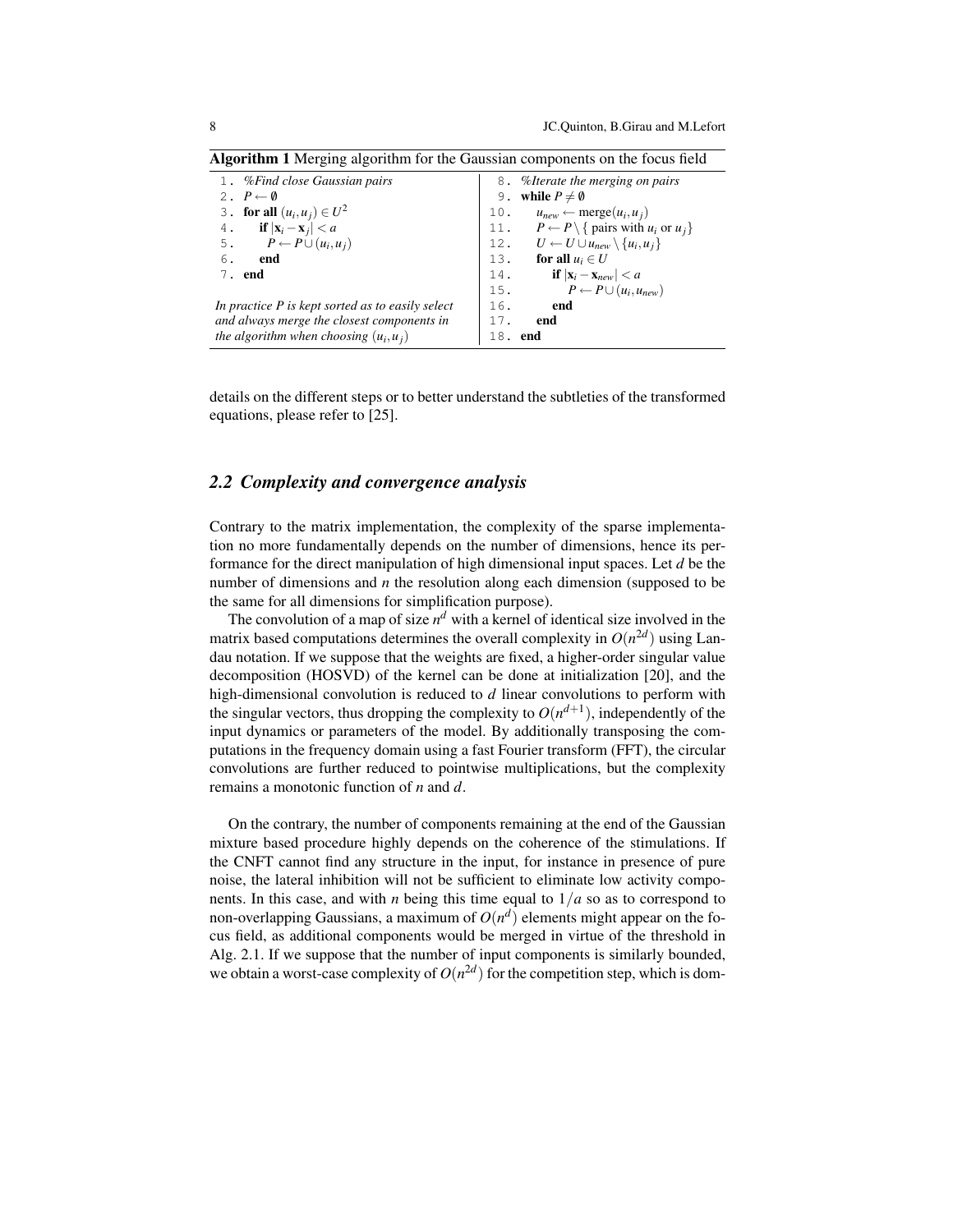inant with infinite asymptotics. Even though  $n$  in the sparse implementation can take much lower values than its equivalent for dense matrices, this remains prohibitive as the atomic operations considered are also much heavier.

However, the cost of updating the focus field components can drastically decrease when considering realistic inputs for which competition is indeed useful and effective. At the other end of the complexity spectrum, a unique static and stationary stimulus will generate a component that will get maximally reinforced for each timestep and will rapidly inhibit all other components on the field (see Fig.3). The minimal complexity is thus linear in the number of stimulation components, that might be very low for artificial systems.

In practice, the computational cost of the three-step procedure is of course variable and initially chaotic, but as soon as convergence towards a stimulus occurs, it induces a non linear transition in the number of components, allowing only a few distant elements to maintain their activity over time. This should not come as a surprise, as this observed behavior of the CNFT was the main reason for developing a Gaussian mixture based implementation.

To consider more realistic scenarios compared to the idealistic case previously analyzed, relaxed constraints on the spatiotemporal characteristics of the stimuli lead to local instabilities on the focus field. Whereas perfectly aligned components will simply see their activity summed, the linear weighting applied on the location vectors for the input and focus components in Eq. 7 (respectively  $\frac{dt}{\tau}$  and  $1 - \frac{dt}{\tau}$  $\frac{it}{\tau})$ generally leads to a drift of the bubble in direction of the stimulus movement (see Fig.3). For a low value of *dt* relatively to the stimulus speed, successive components should remain close enough the merging and consequent drift to occur. Although



Fig. 3 Inhibition of weak distant components (*left*) and merging with close components (*right*). The convolution of the focus components (*blue curve*) with the CNFT weight function (*red*) inhibits or reinforces the input component (*plain black*) based on distance. This leads either to the removal of the input component from the focus field, or its merging with the other components, thus resulting in a slight drift of the focus bubble.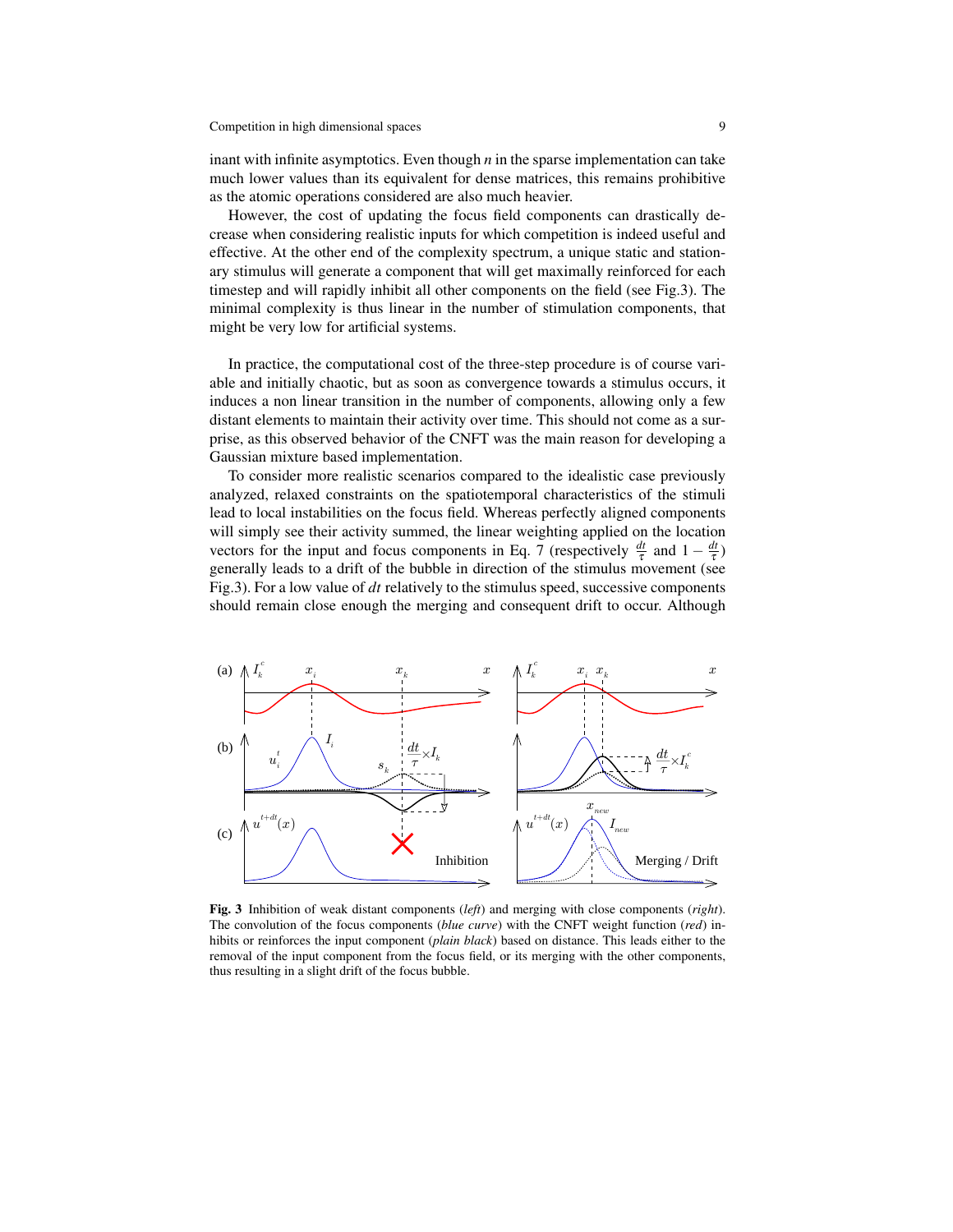the dynamics is purely reactive and the focus is thus necessarily lagging behind the stimulation, it hence robustly tracks the coherent set of stimulations it has focused upon as long as their movement is not too fast relatively to the integration constant  $\tau$ .

The next section compiles other previously obtained experimental results and introduces a dedicated toy application for high dimensional tracking.

# 3 Evaluation

In order to evaluate the competition mechanism realized by all versions of the CNFT, artificial input dynamics are provided to the system. These scenarios allow to test the ability to select and track what the designer considers as valid stimulations (generally those which initially have the highest spatiotemporal consistency). Various focus field characteristics are automatically computed and integrated over time, including a tracking error as the distance between the focus bubbles and the associated input stimuli. As we here only consider global inhibition and therefore the emergence of a unique bubble, a single locus synthesizing the entire focus field activity is used whether for undertaking actions or for statistical analysis purpose. The barycenter c of the remaining components after the update procedure (those that could not be merged together) can be rapidly computed by applying Eq. 9. Computing this kind of center of mass gives a good indication of the ability of CNFT models to converge on a single localized bubble.

$$
\mathbf{c} = \frac{\sum_{k} I_k \times \mathbf{x}_k}{\sum_{k} I_k} \tag{9}
$$

The tracking capacities of the Gaussian mixture based model have already been compared to previous implementations in 2D [25]. As optimal parameters for the CNFT equation depend on the task to perform, on the dynamics of the inputs and on the exact numerical model implemented, genetic algorithms have been used to find the optimal parameters in each case and compare the implementations on a fair basis [23]. The model has been shown to reproduce the following main emergent properties, which will be extended to high dimensional inputs:

- 1. Tracking of a spatiotemporally coherent moving stimulus whatever its trajectory under a maximal speed fixed by the CNFT equation parameters
- 2. Non linear bifurcation when distant but similar stimuli are presented, leading to the selection of one stimulus (phase transition in the distributed dynamics)
- 3. Robust tracking despite the presence of noise (up to 100% additive Gaussian white noise to signal ratio) and distracters (as long as they do not overlap with the tracked stimulus, in which case the CNFT follows the most stable inputs)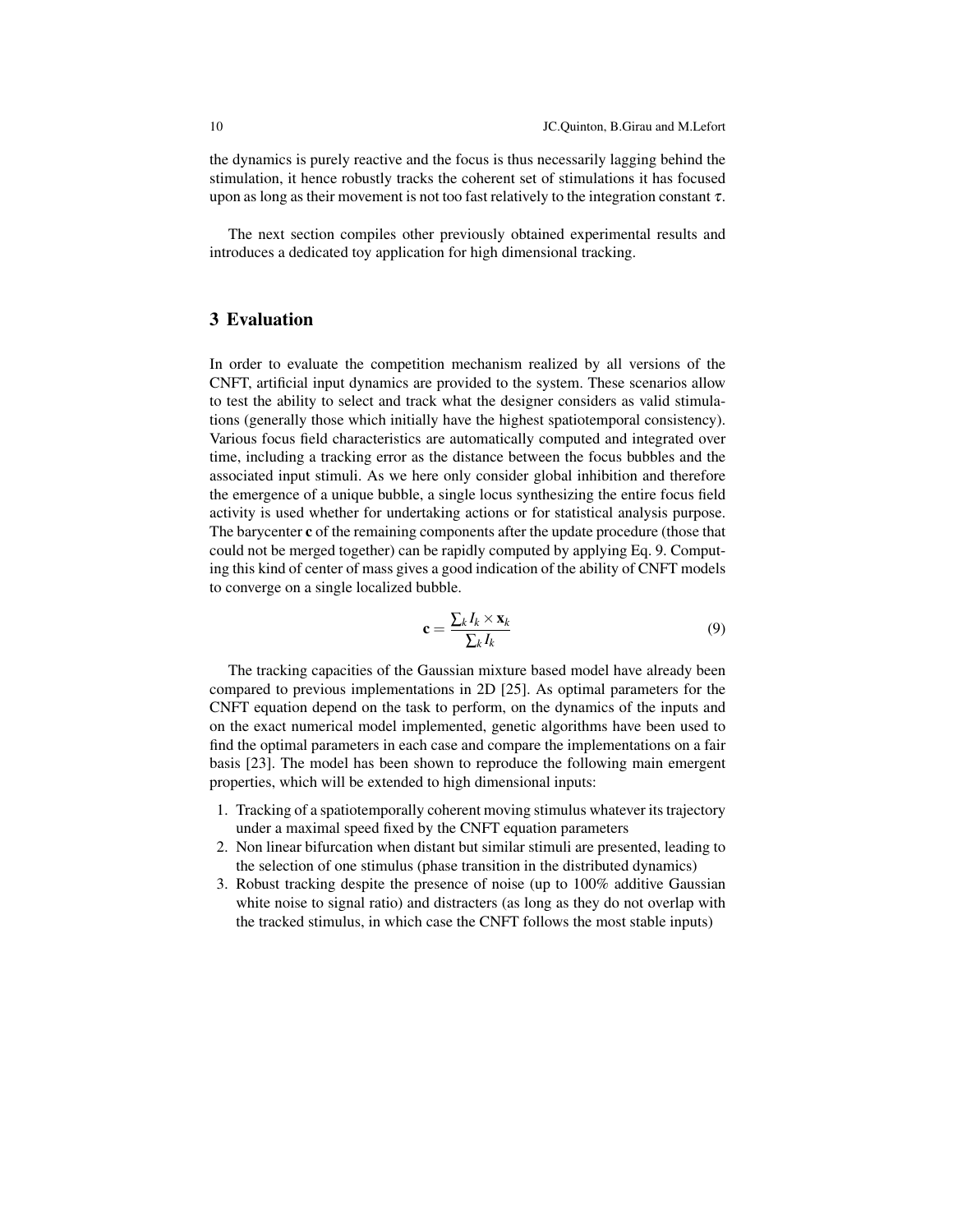#### *3.1 3D tracking application*

Inputs can be considered as an arbitrary set of feature vectors and the sparse version of the CNFT can be said to detect and track coherent clusters in the feature space. Information theorists often describe the processing within the primary visual cortex to act as filters extracting information from the optical flow. Even when based on bio-inspired computations, filters used in computer vision are often combined using artificial techniques (segmentation for instance in [14]), which could be replaced by distributed competition algorithms. Although the sparse implementation is made to scale up to many dimensions, we will limit ourselves to three as to facilitate the visualization of the maps.

#### 3.1.1 Input structure and dynamics

To show the generality of the approach, color is used to generate a third dimension (see Fig. 4). Using a flow of 3D points representing a 3D scene would of course have been possible in a computer generated simulation, but both living and artificial systems never get instantaneous access to such information through their sensors. Methods have been developed to reconstruct the full structure environment, but they generally are neither bio-inspired nor efficient on unconstrained inputs. When projecting a 3D environment on a 2D sensor, occlusions and many different kind of ambiguities can indeed occur, reflecting a loss in the informational content.

The environment is here represented as a set of layers, each composed of simple colored objects. These objects can move, change color, see their transparency level or shape transform, with occlusions additionally occurring between layers. These layers are then merged into a single colored dense map, where an HSV decomposition of the colors is performed to obtain a toric hue dimension and for saturation to directly act as a meaningful intensity component, contrary to what can be done with RGB. The CIELAB coding scheme provides a more human-inspired and uniform representation of color [12], but would have made the point less clear by lengthening the descriptions and making the preprocessing more complex. While the color saturation *s* acts as the stimulation intensity, the hue *h* is thus added as a third toric dimension to the 2D position  $(x, y)$  of the original CNFT.

To test the behavior of the sparse CNFT within a 3D feature space, a set of input scenarios is introduced. Although the results presented in this paper instantiate bell-shaped stimuli in the spatial domain as defined by Eq. 10, other shapes and color gradients have been tested and lead to qualitatively similar results. When not specified, the hue of the stimuli should not make a difference in the dynamics and can therefore be set to any value. The following scenarios are defined:

A) 2 bell-shaped distant stimuli  $s_1$  and  $s_2$  are introduced at time  $t = 0$ . Their intensity are governed by  $I_1 = 0.4$  and  $I_2(t) = 0.5 + 0.5 \cos(\pi \times (t/5)).$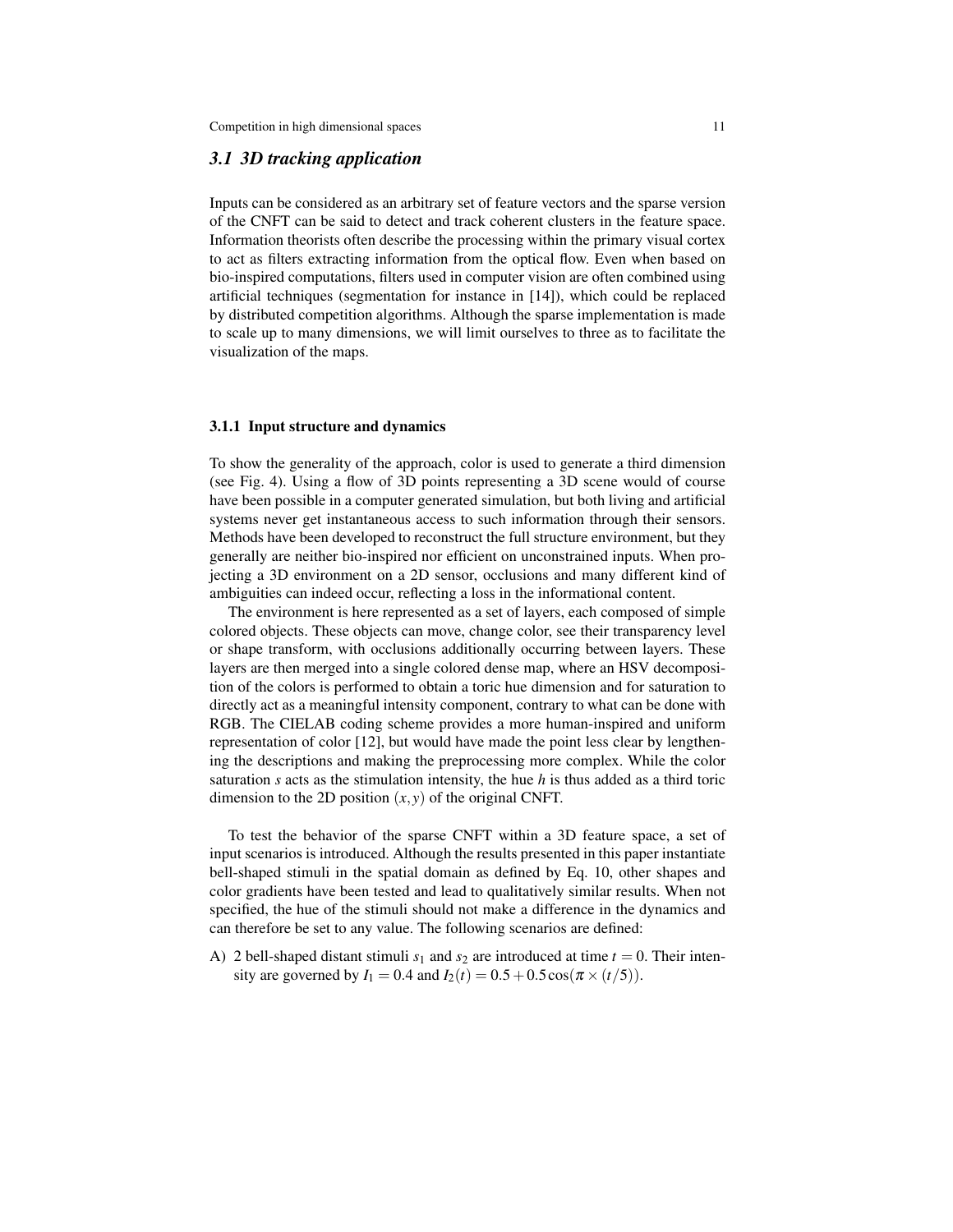Fig. 4 Sparsification of a 2D color image into a set of Gaussian components. Once the objects have been projected on a 2D plane, the image is segmented and synthesized by a set of components (*black dots*) in the 3D feature space defined by the dimensions  $(x, y, h)$ . The size of the 3D dots reflects the intensity of the components (saturation). The background activity and the possible thresholding of low activity components are not illustrated on this figure.



- B) 1 bell-shaped stimulus of standard deviation 0.1 and intensity 1.0 follows a circular trajectory of radius 0.2 around the point  $(0,0)$  at 10 deg/s from  $t = 0$ . From  $t = 1$ , 5 distracters of the exact same shape are added and take new random hue and positions on the field every 1 s.
- C) 1 moving bell-shaped stimulus (same as in B). At  $t = 1$ , Gaussian noise of amplitude 0.5 is added at each point of the field, with a random hue in [0,1].
- D) 1 moving bell-shaped stimulus (same as in B) with additional full range oscillation on the hue dimension, with a period of 10 seconds.
- E) 1 moving bell-shaped stimulus (same as in B) with a hue of 0.5 (cyan) is present from the beginning. At  $t = 1$ , a second bell-shaped stimulus of the same intensity is introduced. However, it has a hue of 0.0 (red) and moves at 1 deg/s on the same trajectory and in the same direction.

Input stimuli centered on  $(x_s, y_s)$  with a hue of  $h_s$  and maximal saturation of  $s_s$ are defined in Eq.10. Although the hue should also vary for the three dimensions to take perfectly symmetric roles, this does not fundamentally change the dynamics as the bubble would converge on the average color, but leads to weird graphical representations and makes is more complex to compare with the 2D versions.

$$
h(x, y) = h_s \qquad s(x, y) = s_s * e^{-\frac{(x - x_s)^2 + (y - y_s)^2}{\sigma^2}}
$$
(10)

Whereas the distracters are placed on top of the tracked stimulus to generate maximum perturbations and occlusions in scenario B, the second red stimulus for scenario E is placed in a deeper layer as to not totally occlude the tracked cyan stimulus. When several stimuli overlap or noise is added, alpha blending is used to combine the color components, where the transparency alpha value equals saturation (see Fig. 5).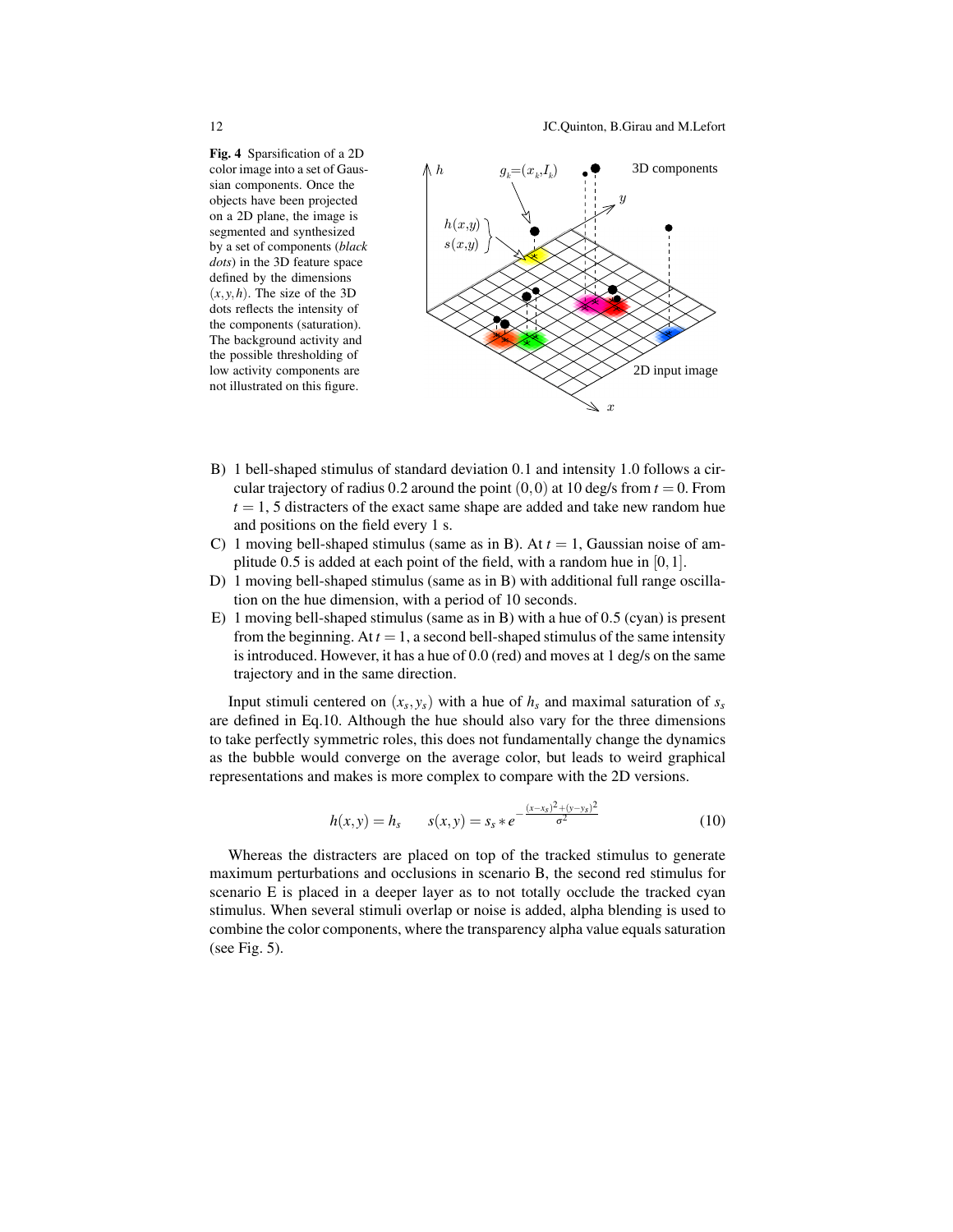

Fig. 5 Illustration of scenarios *A* to *E* (refer to the main text for their description). Each scenario is represented by one column of 2 input colored images. The first snapshot always corresponds to *t* = 0, where the algorithm gets some time to converge on the stimulus (except for scenario *A* where 2 stimuli are directly presented). The second snapshot is associated to a later time, chosen to be representative of the input dynamics.

#### 3.1.2 Input sparsification

To reduce the number of input components and test the robustness of the algorithm, a rough sparsification process is introduced. The feature space is partitioned in cubic blocks of dimensions  $(\Delta x, \Delta y, \Delta h)$ . The activity in a block *k* is then synthesized in a 3D center of mass  $\mathbf{x}_k = (x_k, y_k, h_k)$ , with mass being here associated with color saturation  $I_k$ . The intensity and vector components are combined in a stimulation component  $s_k = (\mathbf{x}_k, I_k)$  and computed by applying the following equations:

$$
I_{k} = \int_{x,y}^{x + \Delta x, y + \Delta y} \overline{s}(x, y).dx.dy \qquad h_{k} = \frac{1}{I_{k}} \int_{x,y}^{x + \Delta x, y + \Delta y} \overline{s}(x, y)h.dx.dy
$$

$$
x_{k} = \frac{1}{I_{k}} \int_{x,y}^{x + \Delta x, y + \Delta y} \overline{s}(x, y)x.dx.dy \qquad y_{k} = \frac{1}{I_{k}} \int_{x,y}^{x + \Delta x, y + \Delta y} \overline{s}(x, y)y.dx.dy \qquad (11)
$$

As the original colored image can be described by two functions  $h(x, y)$  and  $s(x, y)$ , the mathematical nature of *h* is different from *x* and *y*, so that  $\overline{s}$  must be introduced to only consider stimulations in the range  $[h, h + \Delta h]$ .

$$
\overline{s}(x, y) = \begin{cases} s(x, y) & \text{if } h(x, y) \in [h, h + \Delta h] \\ 0 & \text{otherwise} \end{cases}
$$
(12)

The white background used in the toy application generates input components with a null saturation because of the HSV decomposition. These components have no effect on the CNFT dynamics since the propagated activity is proportional to the source intensity and will be eliminated immediately after the first merging step. A non mandatory threshold is thus introduced to remove them, as to limit the number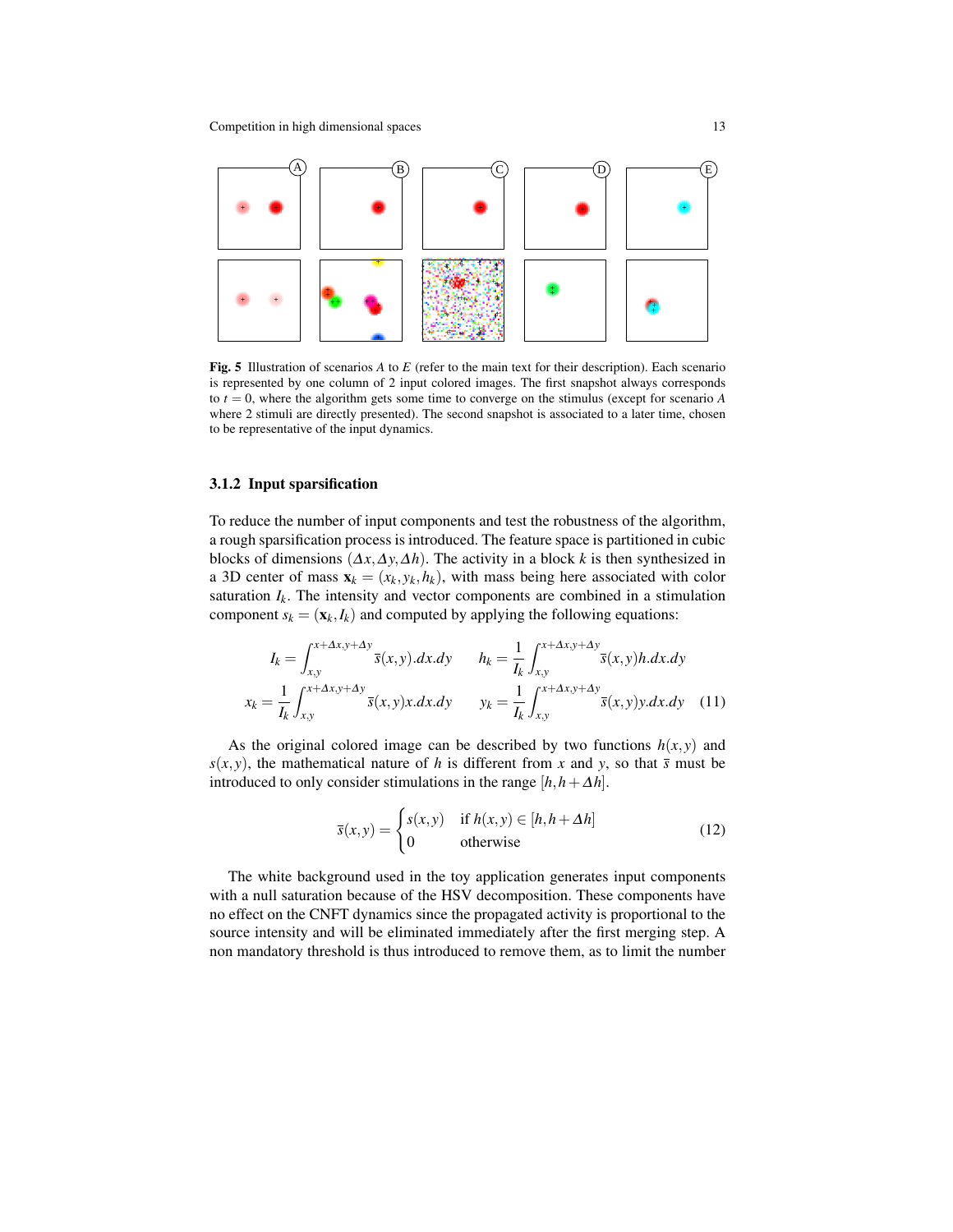of components and make graphs easier to interpret (see Fig. 4).

Even though this preprocessing may seem to provide adequate inputs for the CNFT and ease the clustering/competition process, it suffers from major limitations relatively to the sparse implementation. Blocks form a partition and do not provide continuity between the stimulations, whereas receptive fields usually largely overlap. A shaded or localized object can therefore be discretized differently from one step to another, occupying a different number of blocks depending on its position or color. Similarly, the many components coding for close objects can expand or contract when the objects follow a linear trajectory, because of their boundaries moving inside a block. Indeed, although static blocks are used, the centers of mass take continuous coordinates in the feature space. For an illustration of these phenomenons, please refer to Fig. 6.

Such rough transformation of the inputs was intentionally chosen to show that the emergent properties of the CNFT equation combined with the Gaussian merging introduced in the three-step procedure compensate for spatiotemporal discontinuities. when considering artificial systems, this may be useful for processing real world video inputs, as encoding (specially compression algorithms) and low framerate can lead to artifacts and discontinuities.



Fig. 6 Illustration of the input spatiotemporal discontinuities. The snapshots present the same partial 2D view of the input image with the input components produced by the sparsification process superimposed (*black crosses*). Although these correspond to successive timesteps, the number of extracted features varies because of the threshold introduced (one appears between frame 1 and 2, one disappears between 2 and 3). There also are strong spatial discontinuities, for instance when noise is introduced abruptly between frame 3 and 4.

#### 3.1.3 Results

By neglecting the third hue dimension, the dynamics of the 3D sparse implementation can be compared to the dense 2D CNFT using the same parameters and input trajectories. The dense version is statistically more efficient at tracking stimuli in noisy environments as the spatial redundancy of the population coding reduces the impact of perturbations, whereas bubbles are coded by a single relatively fragile component in the sparse version. This effect could however be reduced by considering advanced merging algorithms and should be explored in further work.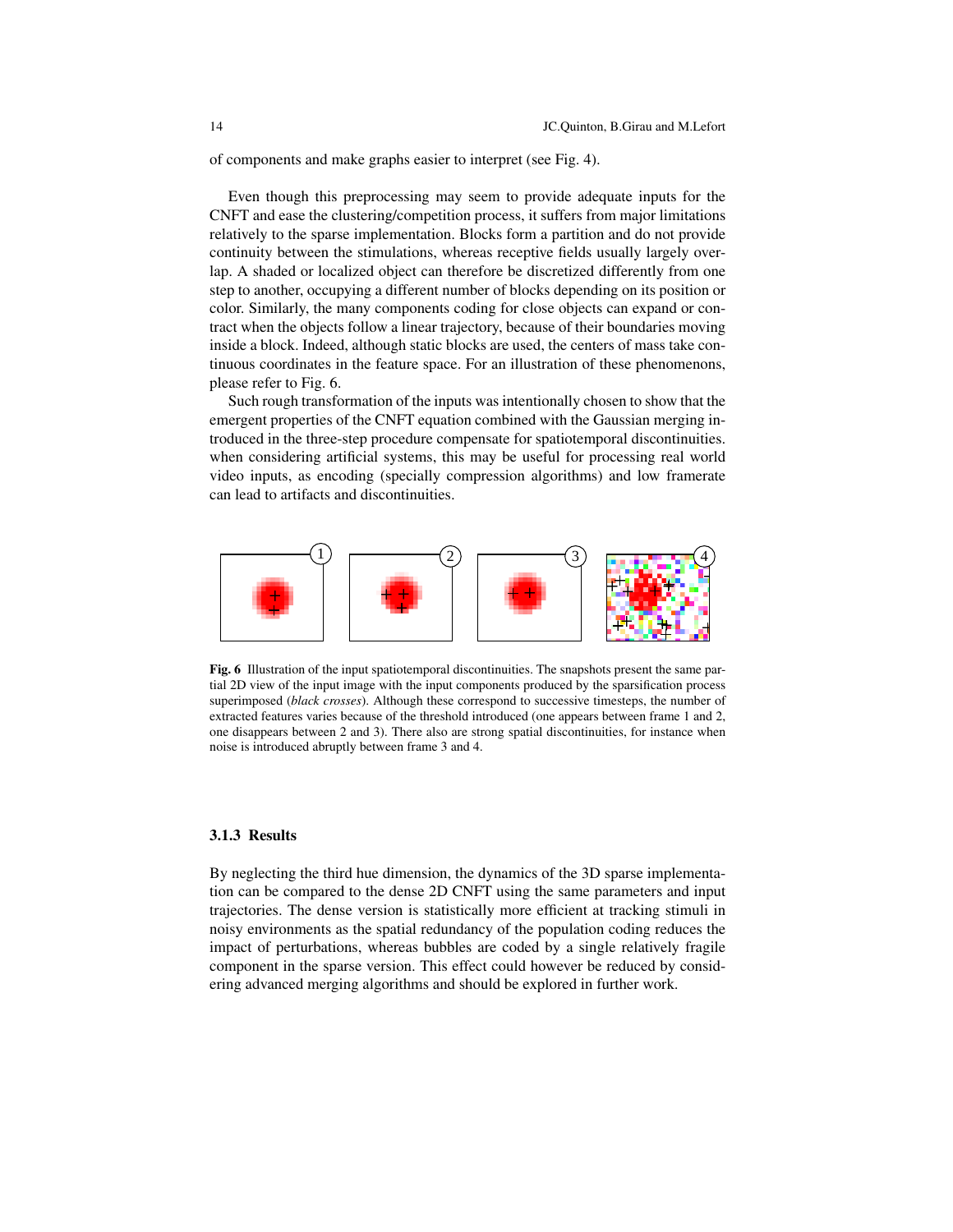Results include a comparison of three implementations: the dense matrix based 2D CNFT used as a reference [28], the 2D sparse implementation presented in [25] and the 3D sparse version presented in this paper. Error distances as a function of time are shown for typical runs with input scenarios *A* to *E* on Fig. 7.

Scenario *A* tests the ability of the system to rapidly decide between similar stimuli and to shift the focus to an unattended stimulus that becomes much more salient than the tracked stimulus. Local peaks on the error curves correspond to changes of target and are expected in this scenario only. Although the shifts in attention associated with a high error occur at slightly different times, the same kind of hysteresis appears for all three implementations. The shifts indeed do not correspond to the intersections between the intensity curves (represented not to scale by thin black lines on Fig. 7-A). They always happen later, with a distracter to target intensity ratio up to 2 (0.8/0.4 and 0.4/0.2). Because the stimuli only differ by their *x* position and intensity, the reproduction of the results indicates that the preprocessing and merging do not slow down or hinder the convergence.

Scenario *B* and *C* show that the 3D sparse implementation is more sensitive to noise and distracters. The stimuli and distracters cannot be differentiated by their intensity alone in the sparse and dense 2D versions and are thus only interpreted as modifying the shape and position of the tracked stimulus. The third color dimension and the sparsification process here make a difference as they allow occlusions between shapes, because of the 2D projection. The full occlusion of the target by 3 distracters occurring at 11 seconds on the graph leads to the disappearance of the target for about 1 second, leaving enough for the system to relax and focus on another target. However, due to the higher spatiotemporal continuity of the stimulus on the long-term (as distracters randomly take new positions every second), the CNFT finally focuses again on the stimulus at 15 seconds.

If the stimulus and distracters were directly provided to the system by removing the sparsification process, noise would affect the component coordinates as in the 2D sparse implementation. This possibility theoretically and practically displays the best results as it benefits from the color information without suffering from projection ambiguities. However, due to the artificiality of its performance, it is not presented in the results.

Scenario *D* simply extends the tracking results to a 3D stimulus trajectory, which means that it not only moves on the field but that its hue also changes. The bubble should thus emerge at a position close to the stimulus, but also take a similar color. Here again, the sparsification process introduces noise and discontinuities relatively to the other implementations, but the exploitation of the color information statistically improves the performance.

More interestingly, scenario *E* shows the advantages of merging the information in a common space to track objects defined by their position and hue. Whereas the two other implementations diverge when the stimuli overlap, the 3D sparse version keeps track of the fastest stimulus against the natural stationarity of the CNFT bubbles. At the point where the fast blue tracked stimulus passes over the slow red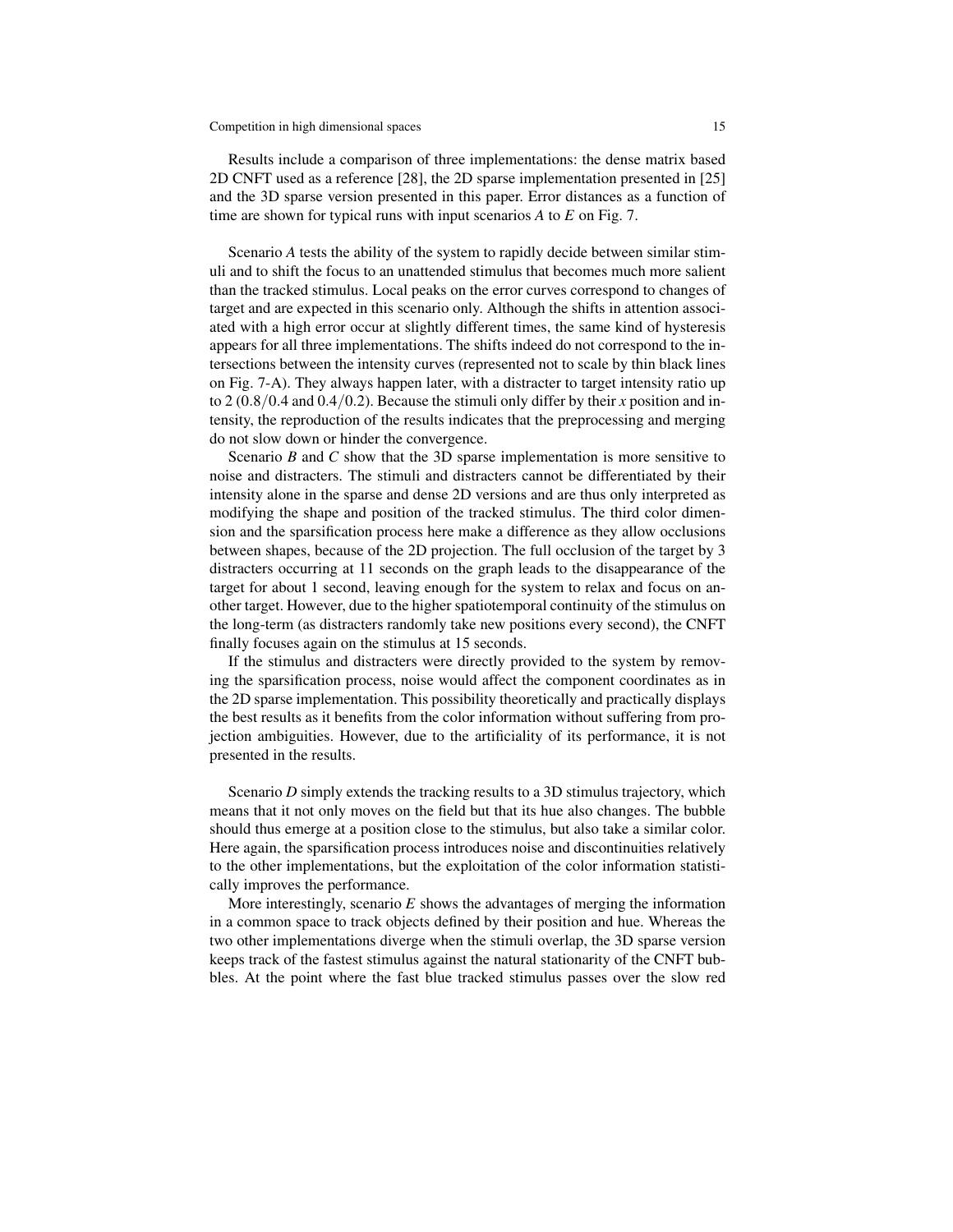stimulus, the same tendency is found in the three curves. About three seconds before perfect superposition, the second stimulus attracts the bubble in its direction as it reaches the excitatory part of the CNFT kernel (at least for the *x* and *y* coordinates). This compensates for the inherent lag of the reactive equations relatively to the movement of the stimulus and results in a decrease of the error. Just after the crossing occurred, the 3D implementation still tracks the blue stimulus whereas the other versions mistake one stimulus for the other and preferentially focus on the stationary one.



Fig. 7 Error distance as a function of time for scenarios *A* to *E* for three different implementations: 2D dense (*plain red*), 2D sparse (*dashed*), 3D sparse (*plain blue*). All error distances are clamped in [0,0.1] as divergence generally occurs when above (up to a distance of 0.4 on the manifold). The black lines for scenario *A* represent the 2 stimuli intensity as a function of time, while they represent peculiar events for scenario *B* and *E*.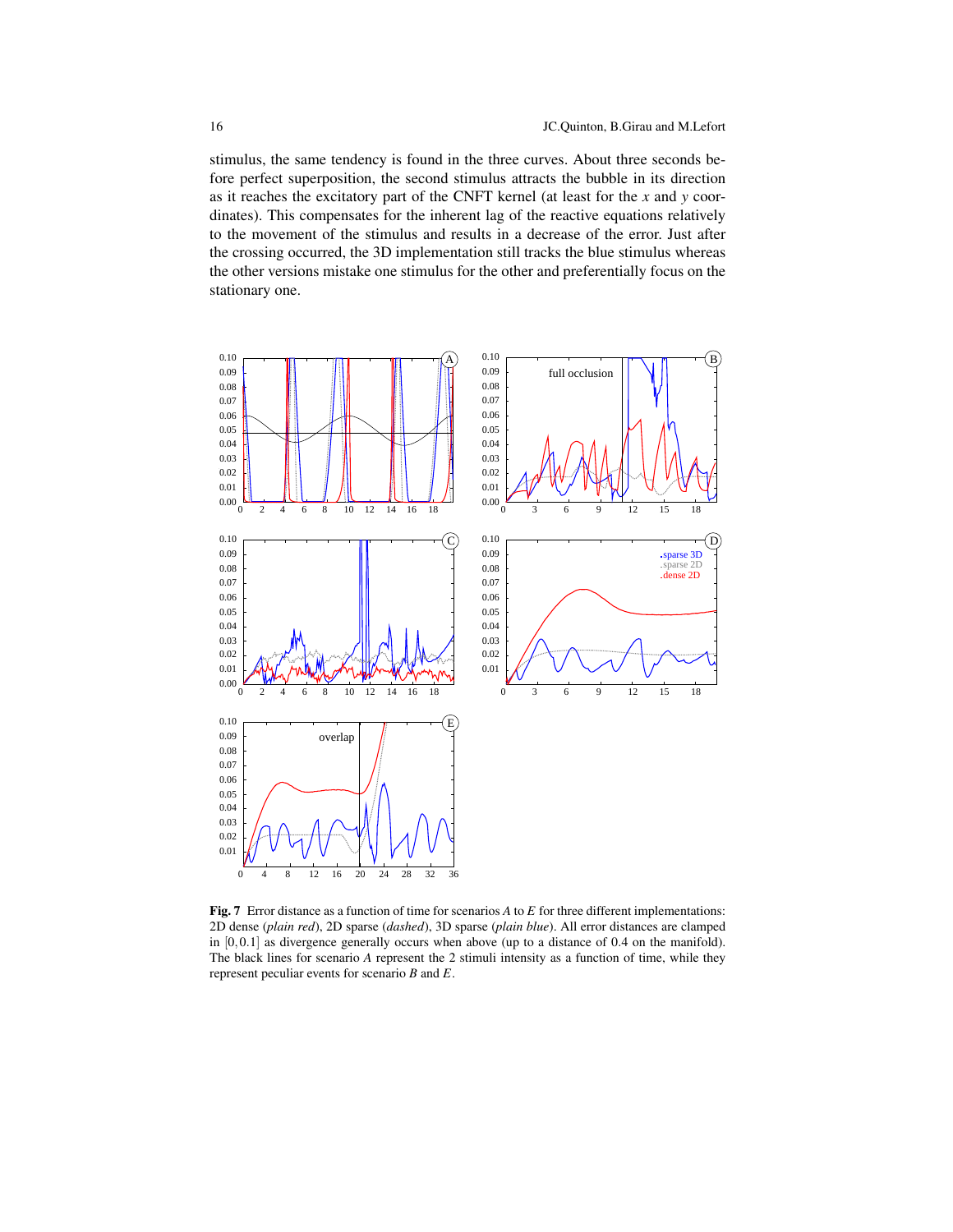#### 4 Discussion

The previous sections presented a computationally efficient and scalable implementation of the CNFT, as well as its application to filtered inputs. The unconstrained number and the continuous coordinates of the components are both a strength and a weakness of the algorithm, as they may be hard to parallelize. However, preliminary tests have shown that reintroducing receptive fields and aligning the input components on a fixed grid improves the tracking performance compared to the rough sparsification presented earlier, by injecting continuity between nearby components. Although this means reintroducing a matrix-like field of components for the inputs, their number can be reduced as the focus field components would still take unconstrained coordinates and assimilate the stimulations based on a continuous distance. The minimal distance between two stimulations should not be more than the excitatory standard deviation *a* as to guarantee enough information is provided to the system for the merging step to be effective.

For more complex representational content, as expected in associative maps where information from various modalities converge and get combined, finding an adequate topology is an issue. Features and spatiotemporal relationships defining multimodal representations may indeed be highly dependent on the context and concept considered. This is highly incompatible with the kind of regular topology assumed by the projection of all features within a common space, and by the use of a single propagation function for components to interact. Nevertheless, replacing the Cartesian distance of Eq. 3 by a dissimilarity measure may at least partially solve the problem. For sensorimotor systems, local contingencies involving a limited number of dimensions (for instance the relationships between particular motor commands and associated proprioceptive feedback) can interact and compete by only considering their common dimensions [24].

Another issue raised by the toy application is that of the nature of dimensions. Although the saturation and hue can both be described as a function of the position on the field, the saturation is used as the components intensity  $(I_k)$ , whereas the hue is translated into a spatial dimension of the feature space  $(\mathbf{x}_k)$ . To put it differently, their nature in the input signal is quite similar, but they intervene in different parts of the CNFT equations. This asymmetry makes it possible to focus on salient elements, i.e. those with a high saturation. Symmetry could be restored by transforming the saturation into a forth spatial dimension (leading to slab boundary conditions, where the topology along all dimensions but one is toric). This facilitates a Bayesian interpretation of the CNFT: the focus field activity would be equivalent to a prior probability distribution over the 4D manifold of the stimulations characteristics, which is updated by integrating the information extracted from the input flow.

The improvement of the results demonstrated for the color tracking scenario simply means that the additional integration of information within a single feature space made the stimuli non ambiguous. If they were to remain ambiguous and that differentiating them was necessary to achieve the current goal of the agent, an anticipa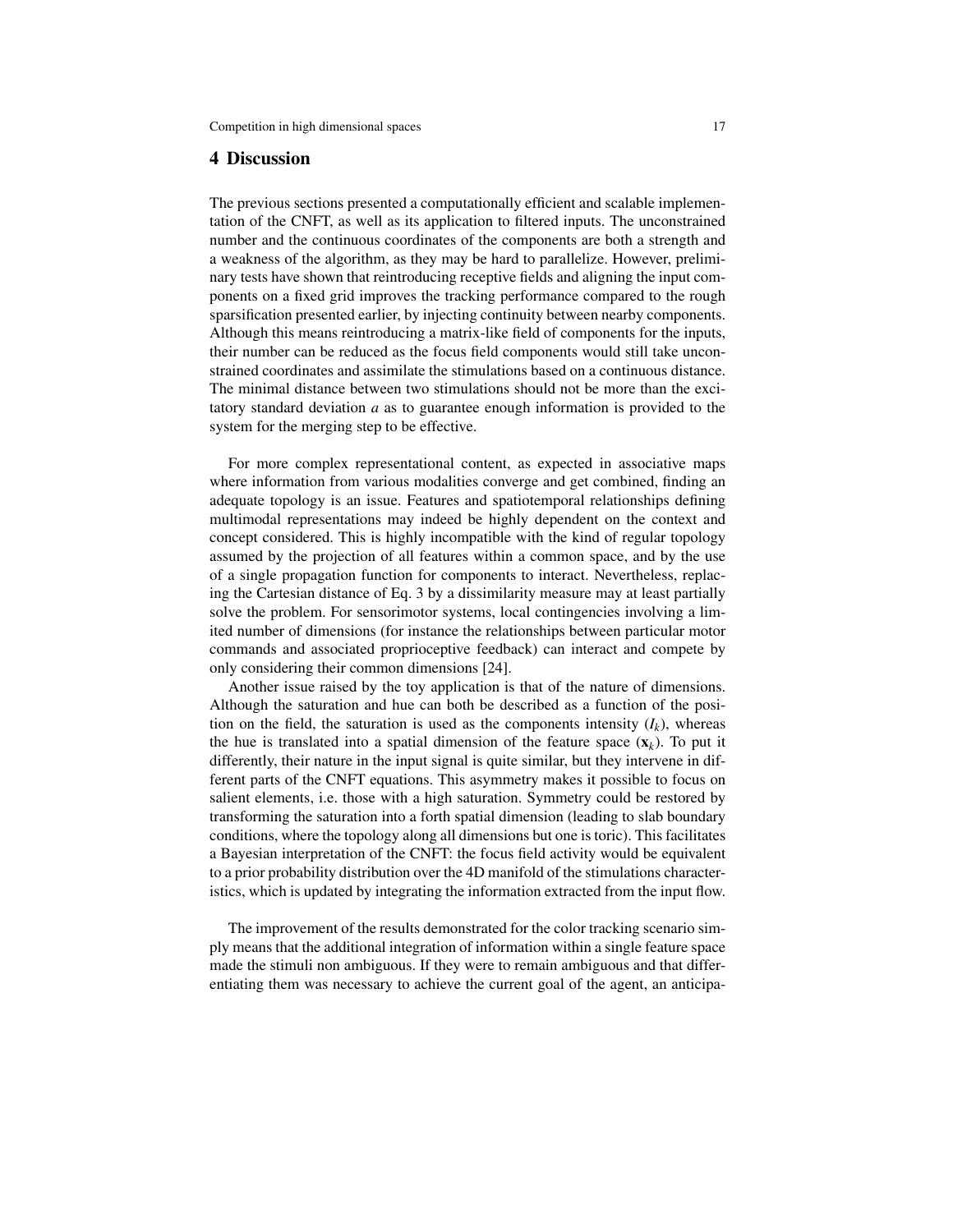tory model would be required. This is also the case when the tracking lag induced by the reactive dynamics of the CNFT equation is no more negligible and impedes the real-time interactions with the agent's environment. An anticipatory model is indeed required to make sense of the interactive dynamics over several timesteps, something the stationary reentrance of the focus activity in the original equation cannot account for. The activity should then be maximal where stimuli are expected to appear, and not where they were recognized during the previous timestep. In addition to its Bayesian interpretation, the CNFT can then be assimilated to an iterative basis function (IBF) network, with the feature space representing the high dimensional recurrent network where the inputs from various modalities are projected. With adequate internal connections to provide a forward model of the dynamics, such network can perform optimal sensorimotor integration in the spatiotemporal domain [13]. This also opens the door to sensorimotor and multimodal representations in high dimensional maps, instead of multiplying hierarchically organized 2D associative maps.

To give a possible future application of the sparse implementation, local motion detectors (MT cells in the visual cortex) could be combined in a single space, where units would share the two spatial dimensions of the retina, one dimension for the direction of movement and a forth one for the velocity. Such a 4D space would be an alternative to using a large set of maps, each dedicated to a specific direction and speed [9]. By dynamically biasing the activity in a specific part of this space, the model would track extended objects following a determined trajectory. More generally, it would be possible to combine the bottom-up emergent properties of the CNFT with top-down modulations. A bias in activity in any part of the feature space can indeed drive the selection of stimuli with specific characteristics or further increase the robustness of the attentional focus.

#### References

- 1. D. Alahakoon, S. K. Halgamuge, and B. Srinivasan. Dynamic self-organizing maps with controlled growth for knowledge discovery. *IEEE Transactions on Neural Networks*, 11(3):601– 614, 2000.
- 2. S.-I. Amari. Dynamics of pattern formation in lateral-inhibition type neural fields. *Biological Cybernetics*, 27(2):77–87, 1977.
- 3. X. E. Barandiaran, E. Di Paolo, and M. Rohde. Defining agency: Individuality, normativity, asymmetry, and spatio-temporality in action. *Adaptive Behavior*, 17(5):367–386, 2009.
- 4. R. Bellman. *Adaptive control processes: a guided tour*. Princeton University Press, Princeton, N.J., 1961.
- 5. M. H. Bickhard and W. D. Christensen. Process dynamics of normative function. *Monist*, 85(1):3–28, 2002.
- 6. W. H. Bosking, Y. Zhang, B. Schofield, and D. Fitzpatrick. Orientation selectivity and the arrangement of horizontal connections in tree shrew striate cortex. *Journal of Neuroscience*, 17(6):2112–2127, 1997.
- 7. K. Brodmann. *Brodmann's 'Localisation in the Cerebral Cortex'*. Smith-Gordon, London, 1909/1994.
- 8. Y. Burnod. *An adaptive neural network: The cerebral cortex*. Masson, 1989.